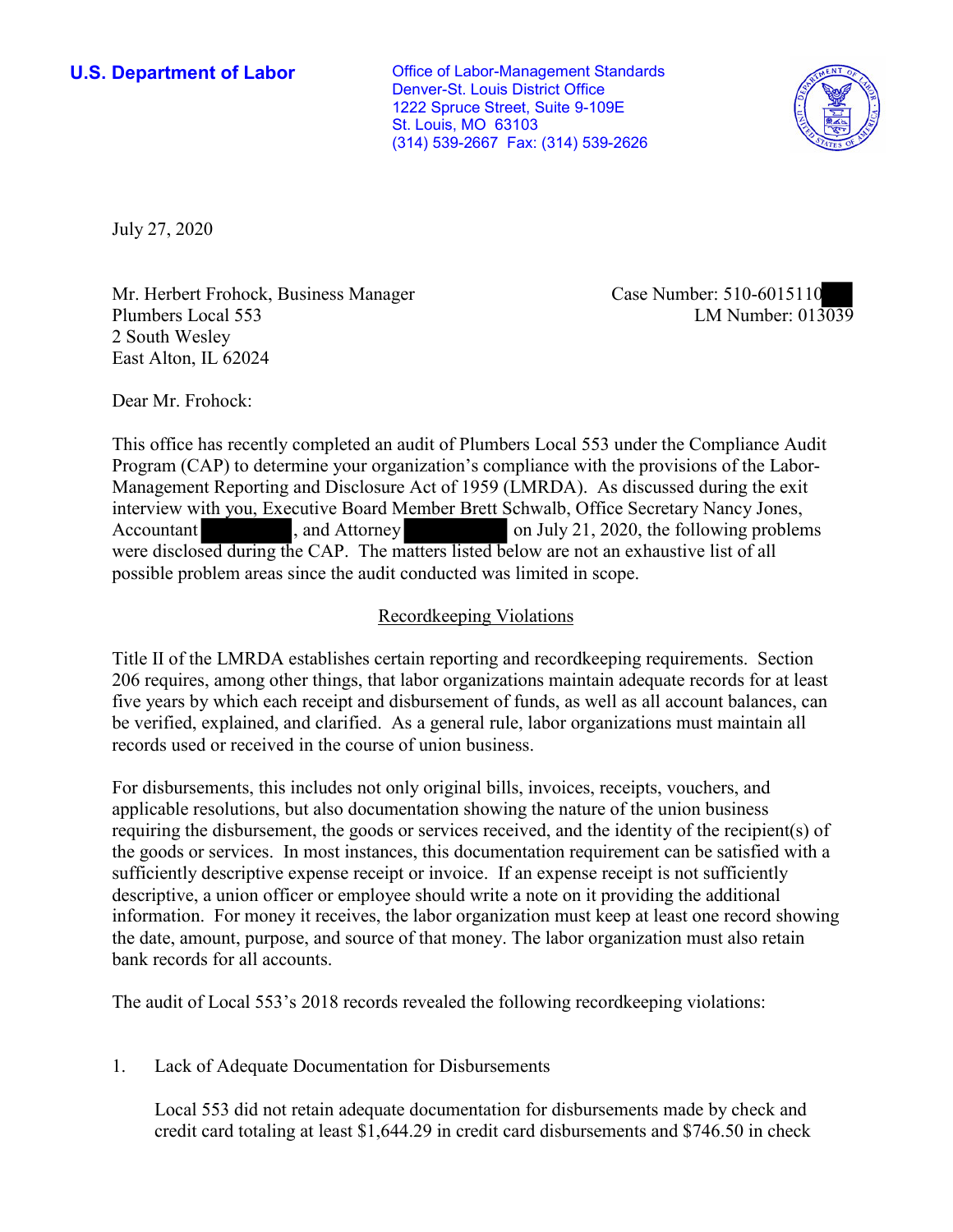disbursements. For instance, Recording Secretary Brad Best used his union credit card to purchase airfare to Baltimore in the amount of \$362. No backup documentation was retained for this disbursement.

### 2. General Reimbursed and Credit Card Expenses

Local 553 did not retain adequate documentation for reimbursed expenses and credit card expenses incurred by union officers and employees totaling at least \$3,400. For example, adequate documentation was not retained for at least \$1,600 in miscellaneous union credit card disbursements. Also, Office Secretary Nancy Jones was reimbursed \$580.74 for a trip to an office personnel workshop in Michigan. Jones' personal credit card statement was retained; however, the airfare and hotel receipts were not retained.

As noted above, labor organizations must retain original receipts, bills, and vouchers for all disbursements. The president and treasurer (or corresponding principal officers) of your union, who are required to sign your union's LM report, are responsible for properly maintaining union records.

#### 3. Meal Expenses

Local 553 did not require officers and employees to submit itemized receipts for meal expenses totaling at least \$335. The union must maintain itemized receipts provided by restaurants to officers and employees. These itemized receipts are necessary to determine if such disbursements are for union business purposes and to sufficiently fulfill the recordkeeping requirement of LMRDA Section 206.

Local 553 records of meal expenses did not always include written explanations of union business conducted or the names and titles of the persons incurring the restaurant charges. Union records of meal expenses must include written explanations of the union business conducted and the full names and titles of all persons who incurred the restaurant charges. Also, the records retained must identify the names of the restaurants where the officers or employees incurred meal expenses.

#### 4. Lack of Salary Authorization

Local 553 did not maintain records to verify that the salaries reported in Schedules 11 (All Officers and Disbursements to Officers) and 12 (Disbursements to Employees) of the LM-2 was the authorized amount and therefore was correctly reported. The union must keep a record, such as meeting minutes, to show the current salary authorized by the entity or individual in the union with the authority to establish salaries.

 Based on your assurance that Local 553 will retain adequate documentation in the future, OLMS will take no further enforcement action at this time regarding the above violations.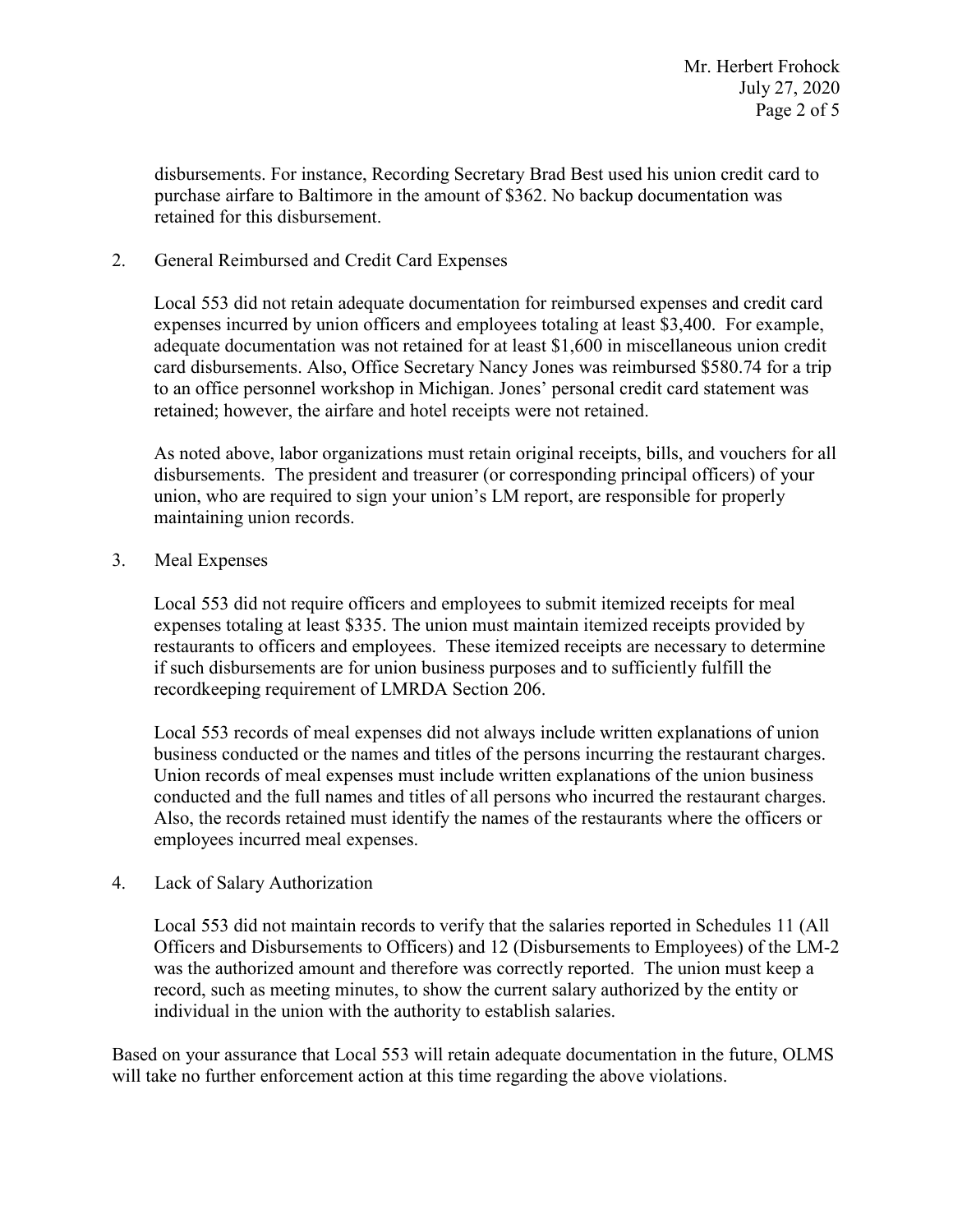Mr. Herbert Frohock July 27, 2020 Page 3 of 5

## Reporting Violations

 Labor Organization Annual Report (Form LM-2) filed by Local 553 for the fiscal year ended The audit disclosed a violation of LMRDA Section 201(b), which requires labor organizations to file annual financial reports accurately disclosing their financial condition and operations. The December 31, 2018, was deficient in the following areas:

Disbursements to Officers and Employees

1. Disbursements to Officers and Employees<br>Local 553 did not include some reimbursements to officers and employees / payments to officers and employees totaling at least [\\$3,794.19](https://3,794.19) in Schedule 11 (All Officers and Disbursements to Officers) and Schedule 12 (Disbursements to Employees). It appears that the local erroneously reported these payments in Schedules 15 through 19.

 The union must report in Column F of Schedules 11 and 12 (Disbursements for Official Column F of Schedules 11 and 12 indirect disbursements made to another party (such as a personnel incur for transportation by public carrier (such as an airline) and for temporary Business) direct disbursements to officers and employees for reimbursement of expenses they incurred while conducting union business. In addition, the union must report in credit card company) for business expenses union personnel incur. However, the union must report in Schedules 15 through 19 indirect disbursements for business expenses union lodging expenses while traveling on union business. The union must report in Column G (Other Disbursements) of Schedules 11 and 12 any direct or indirect disbursements to union personnel for expenses not necessary for conducting union business.

2. Automobile Expenses

Local 553 inaccurately reported automobile expenses in Schedule 11 (All Officers and Disbursements to Officers) Column E. Automobile expenses are required to be reported in Schedule 11, Columns F and G.

The LM-2 instructions provide two methods for reporting automobile-related expenses. The union must report in Schedules 11 and 12 direct and indirect disbursements for the operation and maintenance of union owned and leased vehicles and the operation and maintenance of vehicles owned by union personnel (including gasoline, repairs, and insurance). The union may divide the expenses and report them in Columns F and G based on miles driven for union business (supported by mileage logs) compared with miles driven for personal use.

Alternatively, rather than allocating the expenses between Columns F and G, if 50 percent or more of an officer's or an employee's use of a vehicle was for official business, the union may report all of the expenses relative to the vehicle assigned to the officer or employee in Column F of Schedule 11 or 12 with an explanation in Item 69 (Additional Information) that the officer or employee used the vehicle part of the time for personal business. Similarly, if a vehicle assigned to an officer or employee was used less than 50 percent of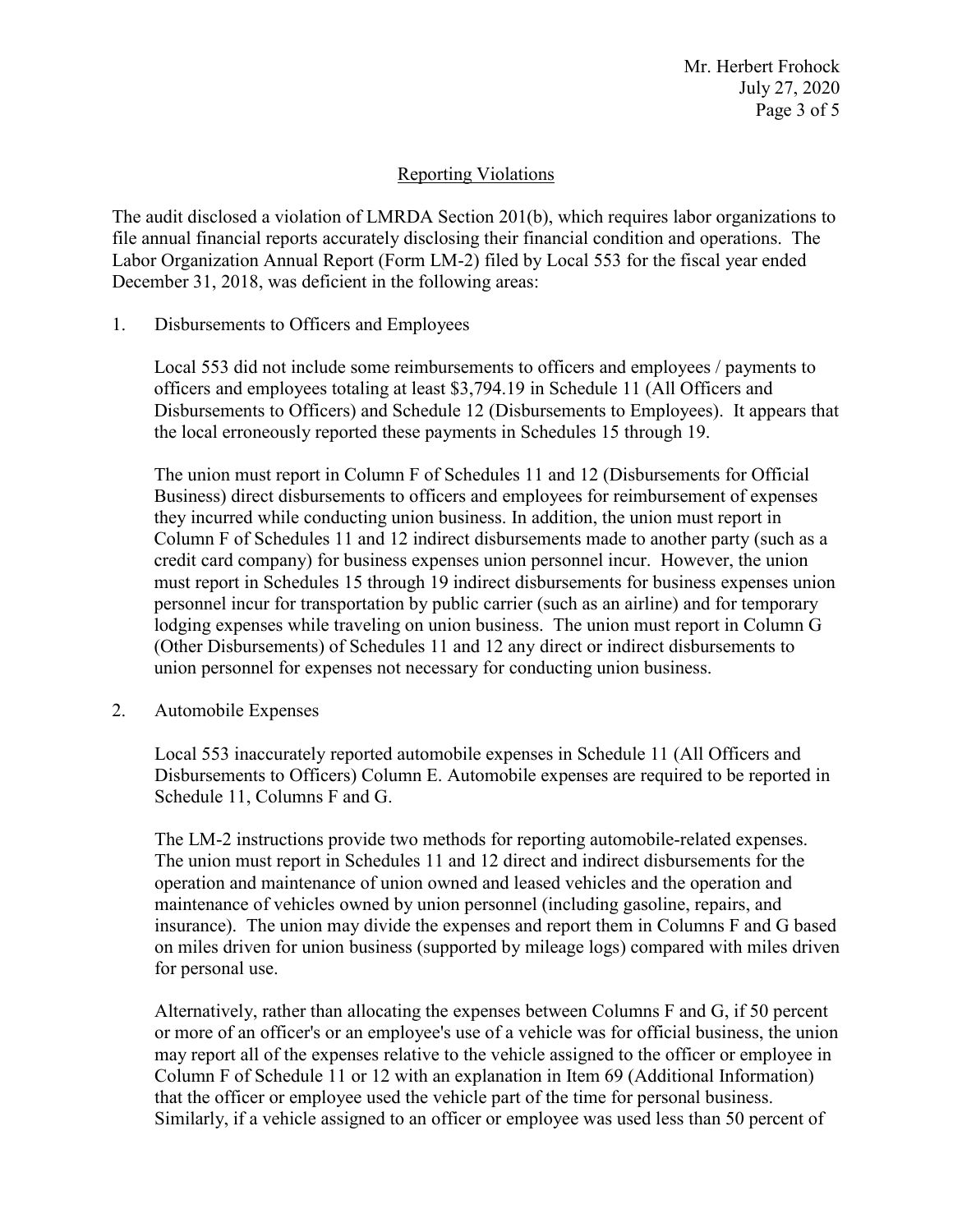Mr. Herbert Frohock July 27, 2020 Page 4 of 5

the time for business, all of the expenses relative to that vehicle may be reported in Column G with an explanation in Item 69 that the officer or employee used the vehicle partly for official business.

 Local 553 must file an amended Form LM-2 for the fiscal year ended December 31, 2019, to correct the deficient items discussed above. The report must be filed electronically using the Electronic Forms System (EFS) available at the OLMS website at [www.olms.dol.gov.](www.olms.dol.gov) The amended Form LM-2 must be filed no later than August 21, 2020. Before filing, review the report thoroughly to be sure it is complete and accurate.

#### Other Issues

1. Lack of Checks and Balances

The local's bylaws authorize the business manager to make most union disbursements without obtaining additional authorization or approval from the local's membership or executive board. OLMS recommends using a system of checks and balances to insure that one person is not solely responsible for most or all financial transactions.

2. Expense Policy and Credit Card Usage Policy

 As I discussed during the exit interview with you and the other meeting attendees, the audit revealed that Local 553 does not have a clear policy regarding the types of expenses personnel may claim for reimbursement and the types of expenses that may be charged to union credit cards. OLMS recommends that unions adopt written guidelines concerning such matters.

3. Spouses and Other Individuals Incurred Expenses in the Union's Name

 others. You stated that it has been the past practice of the local to allow the officers and During the opening interview, you stated that spouses and other individuals are not permitted to incur expenses in the union's name; however, during the audit, it was determined that spouses and other individuals did incur expenses in the union's name. Union officers and employees traveled to the Illinois Pipe Trades Convention in May 2018. The officers and employees were accompanied by their spouses and significant others. On May 17, 2018, a credit card charge of \$145.52 was made at Firehouse Pizza in Bloomington, Illinois and on May 18, 2018, two credit card charges totaling \$644.48 were made at Medici in Normal, Illinois. The union's records indicate the charges were for meals and drinks for the union officers, employees, and their spouses and significant employees attending the Illinois Pipe Trades Convention to charge one meal to the union credit card for themselves and their spouses and significant others. Again, OLMS recommends preparing a detailed expense policy and credit card usage policy that clearly states what is and is not an authorized union expense.

4. One Signature Per Check/Signature Printed on Checks